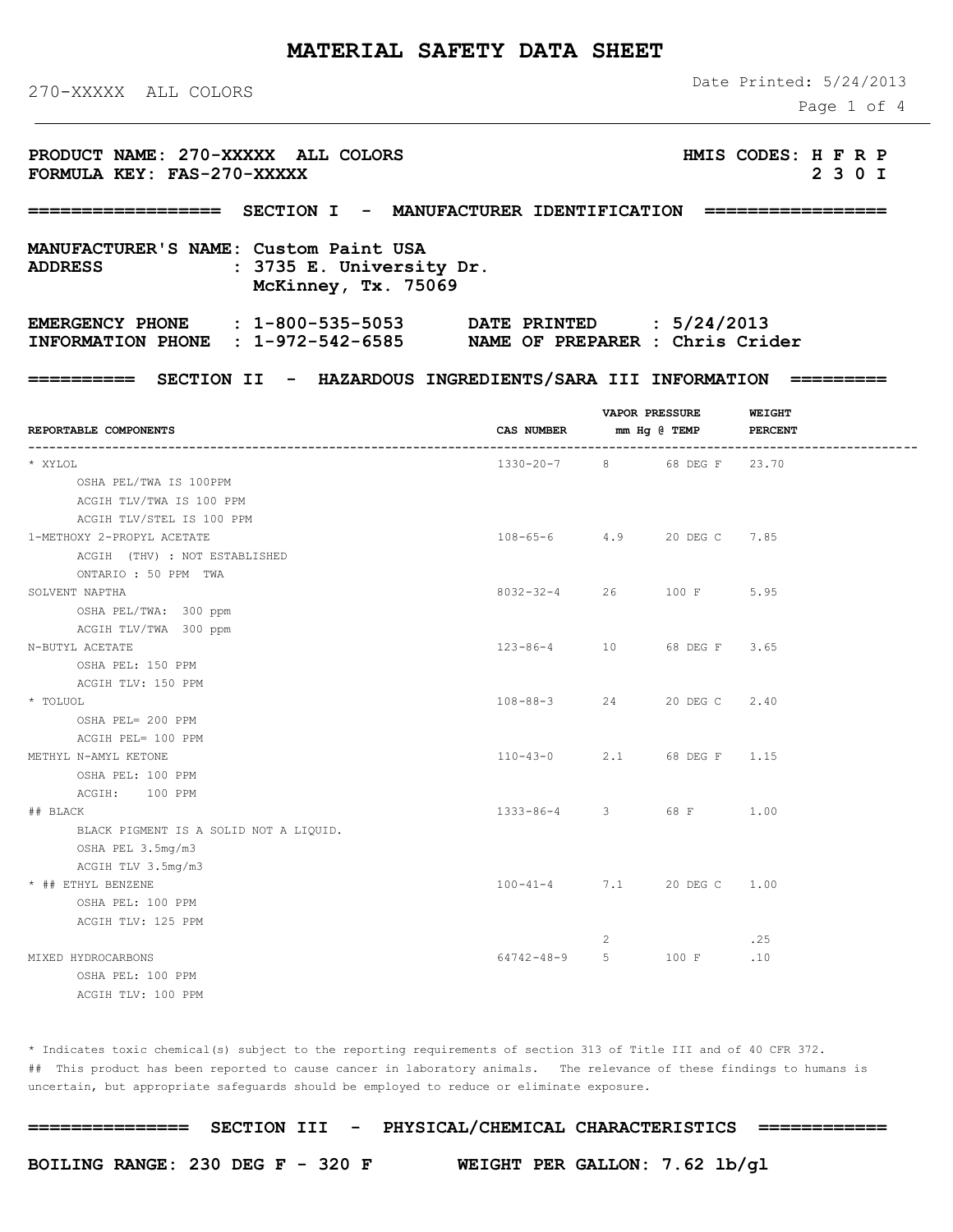270-XXXXX ALL COLORS

**MATERIAL SAFETY DATA SHEET**

Date Printed: 5/24/2013

Page 2 of 4

# **VAPOR DENSITY: HEAVIER THAN AIR EVAPORATION RATE: FASTER THAN ETHER**

**COATING V.O.C.: 3.49 lb/gl MATERIAL V.O.C.: 3.49 lb/gl** (WITHOUT EXEMPT SOLVENTS)

### **APPEARANCE AND ODOR:**

Viscous liquid with an odor characteristic of the solvents listed in Section II.

**================= SECTION IV - FIRE AND EXPLOSION HAZARD DATA ==============**

**FLASH POINT: 48 DEG.F METHOD USED: TCC FLAMMABLE LIMITS IN AIR BY VOLUME- LOWER: .6 UPPER: 13.1**

### **EXTINGUISHING MEDIA:**

Carbon Dioxide, Dry Chemical, Alcohol Foam. Use an extinguishing agent suitable for the surrounding fire.

#### **SPECIAL FIREFIGHTING PROCEDURES:**

Water spray may be ineffective. Water spray may be used to cool closed containers to prevent pressure build-up and possible autoignition or explosion when exposed to extreme heat. If water is used, fog nozzles are preferrable. Firefighters should wear self contained breathing apparatus.

### **UNUSUAL FIRE AND EXPLOSION HAZARDS:**

Keep container tightly closed. Isolate from heat, electrical equipment, sparks, and open flames. Closed containers may explode when exposed to extreme heat. Do not apply on hot surfaces. Do not weld on or near container. Toxic gases may form when product is contacted by flame or hot surfaces.

#### **======================== SECTION V - REACTIVITY DATA =======================**

#### **STABILITY:**

Stable at normal temperatures.

### **CONDITIONS TO AVOID:**

Avoid contact with strong alkalis, strong mineral acids, or strong oxidizing agents. Avoid high temperatures, direct heating.

#### **HAZARDOUS DECOMPOSITION OR BYPRODUCTS:**

May produce hazardous decomposition products when heated. Welding, brazing, or flame-cutting on surfaces coated with this product may produce fumes including: Carbon Monoxide or Carbon Dioxide.

# **HAZARDOUS POLYMERIZATION:**

Not expected to occur.

**==================== SECTION VI - HEALTH HAZARD DATA =======================**

### **INHALATION HEALTH RISKS AND SYMPTOMS OF EXPOSURE:**

Vapor and spray mist may be harmful if inhaled. Vapor irritates eyes, nose, and throat. Repeated exposure to high vapor concentrations may cause irritation of the respiratory system and permanent brain and nervous system damage. Intentional misuse by deliberately inhaling the contents can be harmful or fatal.

# **SKIN AND EYE CONTACT HEALTH RISKS AND SYMPTOMS OF EXPOSURE:**

Eye contact: causes eye irritation. May experience itching, burning sensation and visual disturbances.

# **SKIN ABSORPTION HEALTH RISKS AND SYMPTOMS OF EXPOSURE:**

May cause moderate skin irritation. May be harmful if absorbed through the skin. Dryness, itching, cracking, burning, redness, and swelling are conditions associated with excessive skin contact.

# **INGESTION HEALTH RISKS AND SYMPTOMS OF EXPOSURE:**

Harmful or fatal if swallowed.

# **HEALTH HAZARDS (ACUTE AND CHRONIC):**

Avoid long term and repeated contact.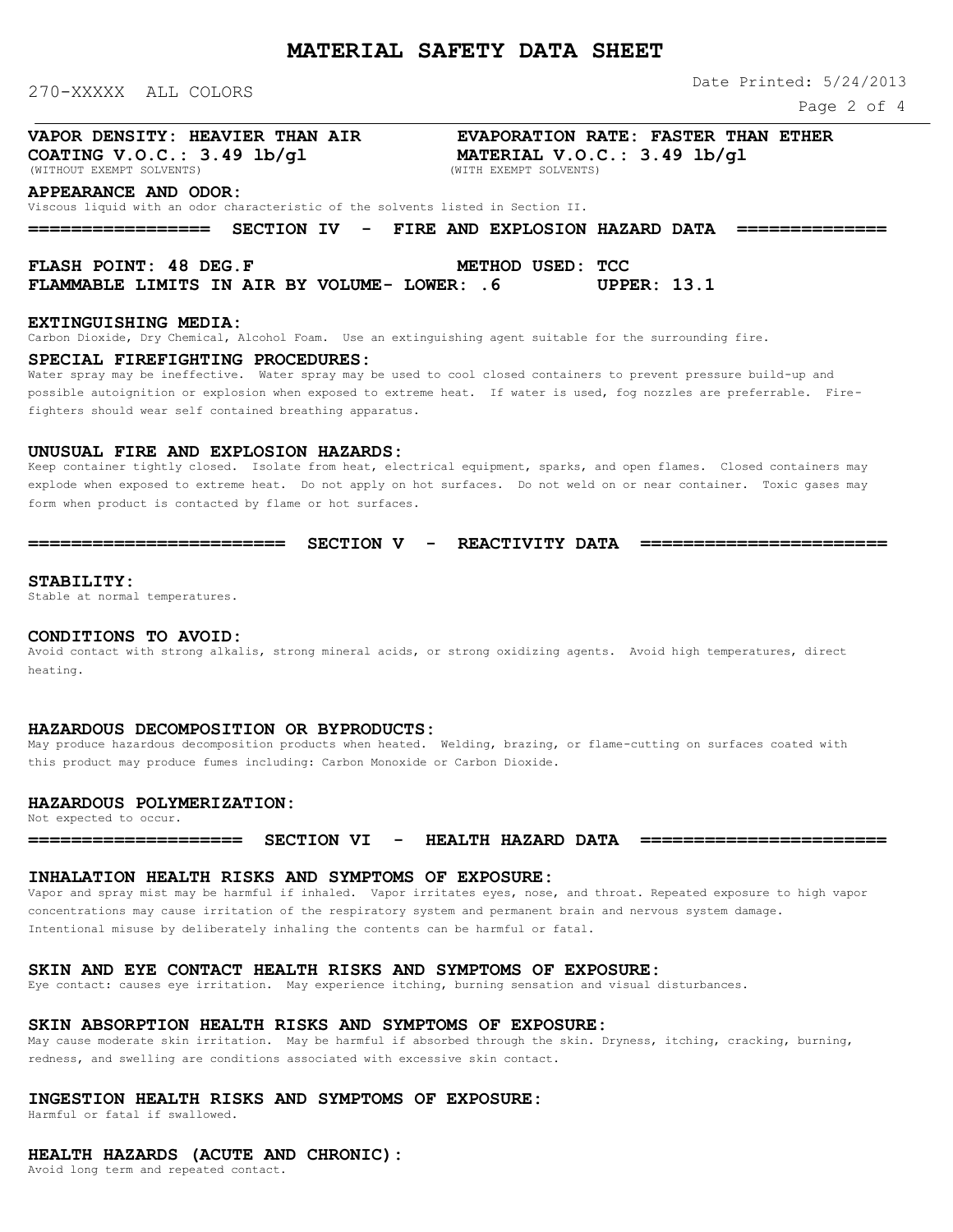## **MEDICAL CONDITIONS GENERALLY AGGRAVATED BY EXPOSURE:**

Not applicable.

### **EMERGENCY AND FIRST AID PROCEDURES:**

INGESTION: If swallowed, do not induce vomiting. EYES: In case of eye contact, flush eyes immediately with plenty of water for at least 15 minutes. SKIN: Wash effected area throughly with soap and water. INHALATION: If affected, remove from exposure. Restore breathing. Keep warm and quiet.

### **=========== SECTION VII - PRECAUTIONS FOR SAFE HANDLING AND USE ============**

### **STEPS TO BE TAKEN IN CASE MATERIAL IS RELEASED OR SPILLED:**

Provide maximum ventilation. Only personnel equipped with proper respiratory and skin and eye protection should be permitted in the area. Remove all sources of ignition. Take up spilled material with sawdust, vermiculite, or other absorbent material and place into containers for disposal.

#### WASTE DISPOSAL METHOD:

Waste material must be disposed of in accordance with Federal, State, and Local environmental control regulations. Empty containers should be recycled or disposed of through an approved Waste Management Facility.

# **PRECAUTIONS TO BE TAKEN IN HANDLING AND STORING:**

Do not store above 120 deg. F. Store large quantities in buildings designed and protected for storage of NFPA Flammable liquids.

### **OTHER PRECAUTIONS:**

If this material is part of a multiple component coating system, read the MSDS for the other component or components before blending as the resulting mixture may have the hazards of all of its parts. Containers should be grounded when pouring. Avoid free fall of liquids in excess of a few inchs. Containers of this material may be hazardous when emptied since they retain residues. Do not cut, puncture, or weld on or near container.

**===================== SECTION VIII - CONTROL MEASURES ======================**

# **RESPIRATORY PROTECTION:**

Overexposure to vapors may be prevented by ensuring ventilation controls, vapor exhaust or fresh air entry. If TLV of any component is exceeded, use an appropriate NIOSH/MSHA approved respirator. Follow respirator manufacturers directions for respirator use.

#### **VENTILATION:**

Provide sufficient general exhaust or local exhaust (preferred) ventilation to keep the concentration of ingredients listed in Section II below the lowest exposure limits.

#### **PROTECTIVE GLOVES:**

Impermeable chemical handling gloves for skin protection.

#### **EYE PROTECTION:**

Wear safety glasses with unperforated side shields.

#### **OTHER PROTECTIVE CLOTHING OR EQUIPMENT:**

Personal protective equipment for the body should be selected based on the task being performed and the risks involved.

## **WORK/HYGIENIC PRACTICES:**

Eye washes and safety showers in the workplace are recommended.

| ==========================                     |              | SECTION IX - TRANSPORTATION INFORMATION =========== |                      |
|------------------------------------------------|--------------|-----------------------------------------------------|----------------------|
| PROPER SHIPPING NAME<br>PAINT RELATED MATERIAL | HAZARD CLASS | UN NUMBER<br>1263                                   | <b>PACKING GROUP</b> |

**========================= SECTION X - DISCLAIMER ==========================**